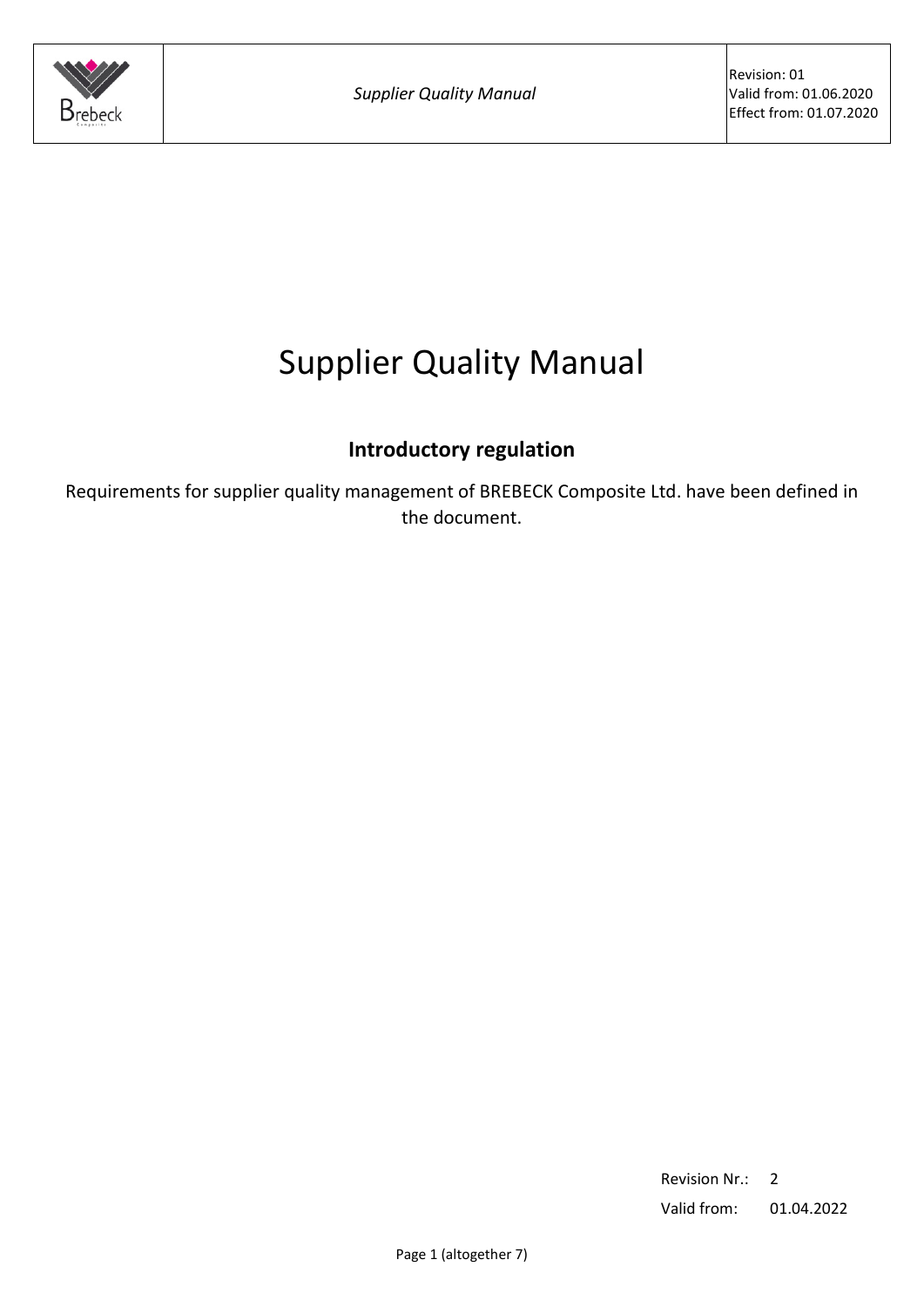

## Content

| 5              |                                 |                                                                                                                                                                                                                                                                                                                                                                                                                                                                  |  |  |
|----------------|---------------------------------|------------------------------------------------------------------------------------------------------------------------------------------------------------------------------------------------------------------------------------------------------------------------------------------------------------------------------------------------------------------------------------------------------------------------------------------------------------------|--|--|
|                |                                 |                                                                                                                                                                                                                                                                                                                                                                                                                                                                  |  |  |
| $\overline{7}$ |                                 |                                                                                                                                                                                                                                                                                                                                                                                                                                                                  |  |  |
|                |                                 |                                                                                                                                                                                                                                                                                                                                                                                                                                                                  |  |  |
|                |                                 |                                                                                                                                                                                                                                                                                                                                                                                                                                                                  |  |  |
| 10             |                                 |                                                                                                                                                                                                                                                                                                                                                                                                                                                                  |  |  |
|                | 3.1<br>3.2<br>4.1<br>4.2<br>4.3 | $\label{lem:1} \mbox{Introduction} \,\, \ldots \,\, \ldots \,\, \ldots \,\, \ldots \,\, \ldots \,\, \ldots \,\, \ldots \,\, \ldots \,\, \ldots \,\, \ldots \,\, \ldots \,\, \ldots \,\, \ldots \,\, \ldots \,\, \ldots \,\, \ldots \,\, \ldots \,\, \ldots \,\, \ldots \,\, \ldots \,\, \ldots \,\, \ldots \,\, \ldots \,\, \ldots \,\, \ldots \,\, \ldots \,\, \ldots \,\, \ldots \,\, \ldots \,\, \ldots \,\, \ldots \,\, \ldots \,\, \ldots \,\, \ldots \,\,$ |  |  |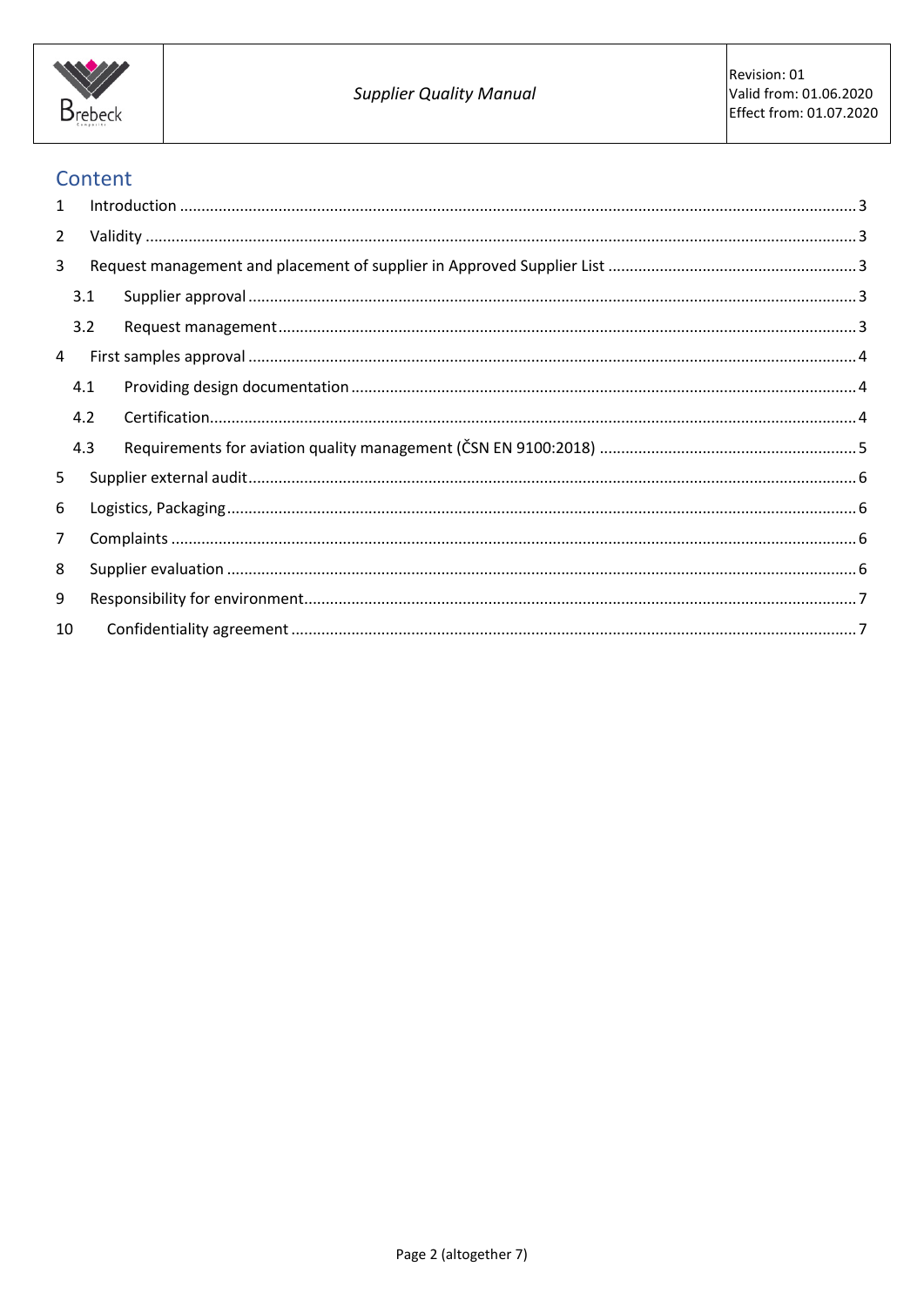

# <span id="page-2-0"></span>1 Introduction

High standard requirements, especially reliability and quality of BREBECK Composite Ltd. products, have been required from our customers. Flexibility,which our company reacts on increasing and constantly changing requirements of customers with, supplies stability, lowering in price and ensuring protection of environment have had the same importance of requirements. The aim of our company has been a longlasting partnership with suppliers who participate in quality of supplies and cooperation in the process of constant improvement.

The Supplier Manual describes and defines requirements in compliance with the norm ISO 9001 and ČSN EN 9100:2018 for quality management system.

## <span id="page-2-1"></span>2 Validity

The manual has been valid for BREBECK Composite Ltd. suppliers who supply:

- initial materials.
- products (components, subcomponents, inserts), which enter straight into the final product or affect the final product quality in a fundamental way,
- services

The supplier has been fundamentally responsible for the quality of purchased materials, products and supplied services in extent of the whole supply, including specification of requirements. The supplier has been obliged to transition of all requirements of the quality manual to its subsuppliers.

### <span id="page-2-2"></span>3 Request management and placement of supplier in Approved Supplier List

#### <span id="page-2-3"></span>3.1 Supplier approval

Purchase of overhead material, production material, cooperations, services and investments has been executed only by approved supplier.

The supplier approval from the side of BREBECK Composite Ltd. has been dependent on character of purchased material, goods or services. It can be based on:

- Approval or proposing of supplier by a third side (customer),
- Records of once proved ability to supply,
- Fulfilment of highly stated specific criteria and demands for supplied product,
- Test results in the production process in BREBECK Composite Ltd.,
- Result of request management,
- Current examination of suppliers system quality management,
- Decisions made by owner of BREBECK Composite Ltd.

#### <span id="page-2-4"></span>3.2 Request management

The aim of request management has been the choice of prospective supplier and its placement in Approved Supplier List. Existing and potential suppliers of materials, goods and services have been addressed within request management.

At the opening of request management requirements for price offer have been specified with suppliers:

- Specification of product, service, which has been required,
- Necessary documentation Draft, 3D models, or other documentation,
- Economic requirements payment terms, prices,
- Logistics requirements transport method (Incoterms 2020),
- Providing with documentation by supplier Safety rules , technical documents, material documents
- Knowledge and use of IMDS application,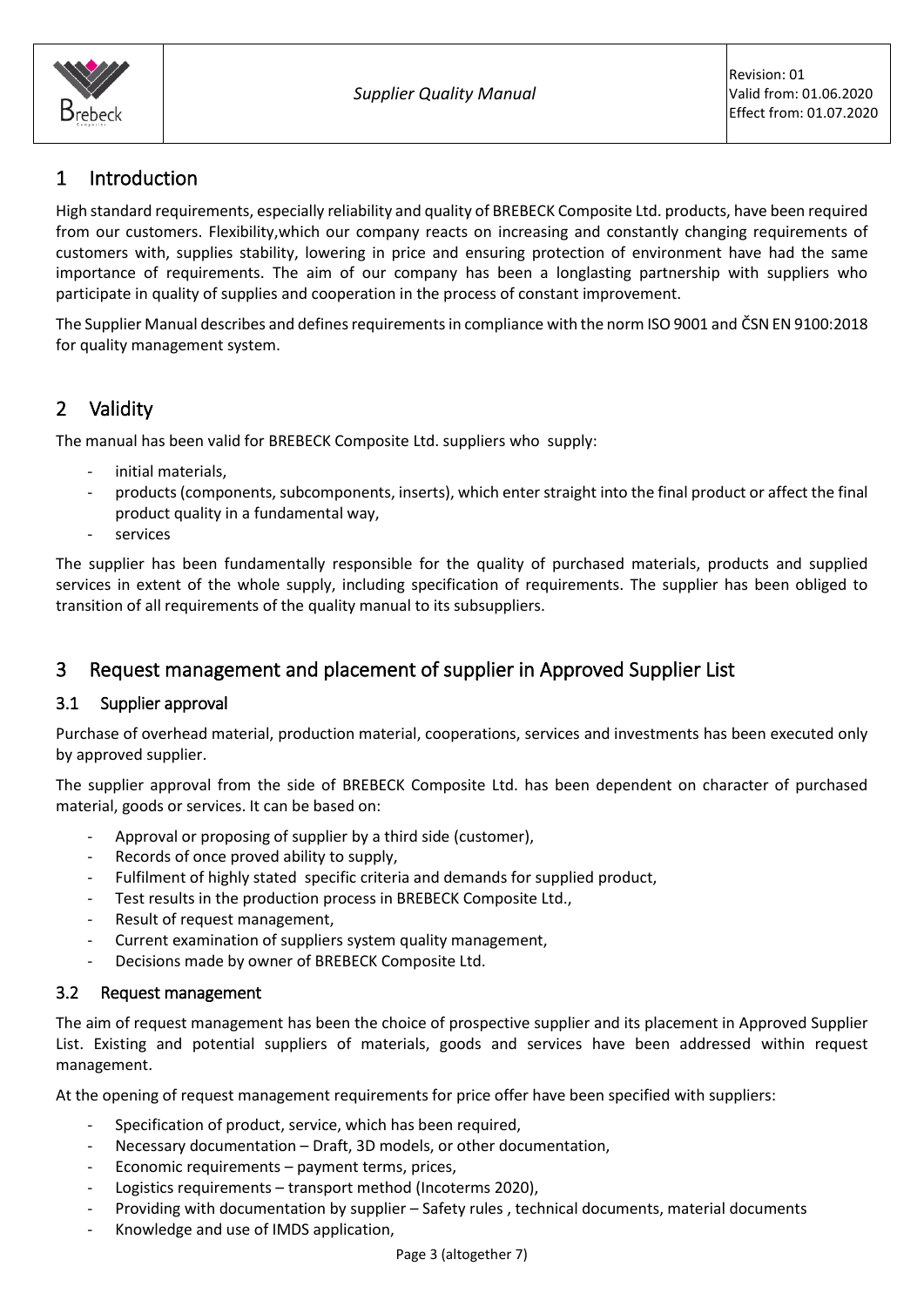

- $\circ$  According to individual order requirements of quality management system for aviation industry have been considered as well according to ČSN EN 9100:2018,
- o Within order for aviation industry according to ČSN EN 9100:2018 external suppliers have been demanded to implement suitable management of their direct and other levels of external suppliers to ensure fulfilment of requirements.

### <span id="page-3-0"></span>4 First samples approval

 $\mathsf{S}$ rebeck

First samples serve to approve performance of supplied product from the side of BREBECK Composite Ltd. to a supplier. Verification of first sample before the launch of supplies has to prove the stated requirements for quality and product parameters have been accomplished.

The necessity for sampling of parts will be told to a supplier within request management. The following steps have to be followed in the sample procedure:

- First samples have to be approved by BREBECK Composite Ltd. before the launch of supplies.
- First samples have been examined in the course of production process in BREBECK Composite Ltd. The sum of required samples including requirements for documentation will be defined in advance in request management or in email correspondence.
- Quality of supplied material will be verified according to stated specification.
- The supplier has been obliged to present the samples and inform about the following changes :
	- o Change of initial material,
	- o Change of construction, specification, draft documentation,
	- $\circ$  Change of production method or production process, which could affect quality of product,
	- o Replacement of production, change of suppliers or subsuppliers .
- After evaluation of supplied samples the supplier will be informed about testing results or confirmation of draft documentation. Result of sampling might be as following:
	- $\circ$  APPROVED criteria have been fulfiled and the supplier can supply material and has been still responsible for quality of supplied products. Divergences from requirements, which have not been discovered in the samples approval process, have to be subject of complaint and later negotiation.
	- o DISAPPROVED significant parametres in presented samples have not been satisfactory.

#### <span id="page-3-1"></span>4.1 Providing design documentation

Suppliers of materials and parts, which have been used either directly or in a processed way in products, which have been produced or delivered to market by BREBECK Composite Ltd., have been obliged to provide BREBECK Composite Ltd. necessary information before launch of supplies to clarify material composition:

- Material documentation
- Technical documentation
- COC certificates

Further, the supplier has been obliged to inform about any changes of material.

*APLICATION IMDS* **–** due to supply of final products by BREBECK Composite Ltd. for needs of car industry and motorsport the data for IMDS system (material composition of supplied products in the system IMDS) has been necessary to be provided.

#### <span id="page-3-2"></span>4.2 Certification

If requested the supplier has been obliged to provide BREBECK Composite Ltd. with proof of company certification – production processes – according to regulation ISO 9001 (system of Quality management), or to prove the processes have been identical with the regulation.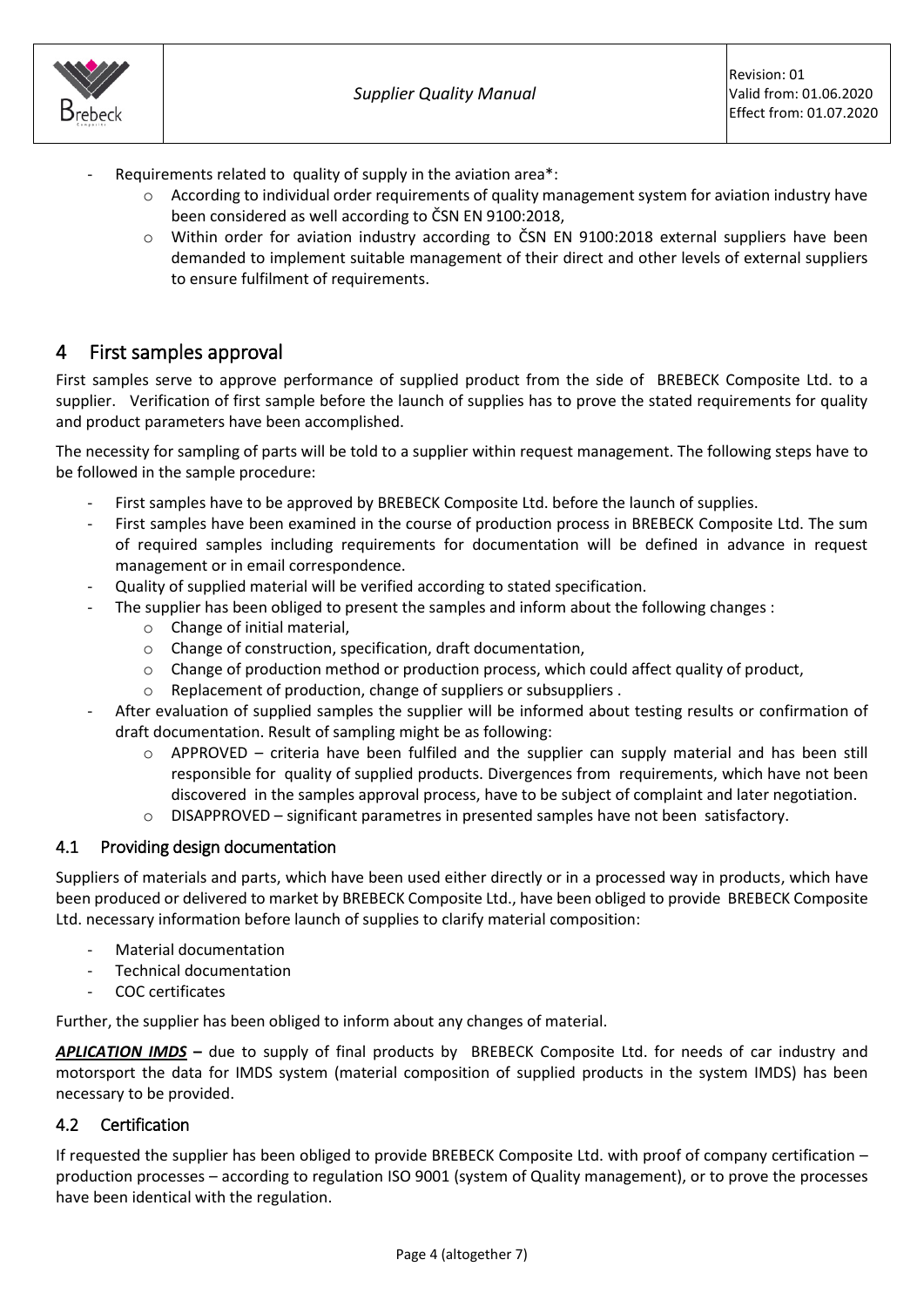

In case of suppliers of nonproduction material (suppliers, who provide goods and services, which have not been directly part of final products, however have been necessary for ensuring the production) has not been requested. In specific cases requirement for certification according to ISO 9001 replaced by suitable process audit performed by BREBECK Composite Ltd.

If any reason for suspension or invalidity of certificate the supplier has been obliged to inform immediately BREBECK Composite Ltd.

### <span id="page-4-0"></span>4.3 Requirements for aviation quality management (ČSN EN 9100:2018)

BREBECK Composite Ltd. **can** according to requirements of specific order within quality management system for aviation (ČSN EN 9100:2018) ask its external suppliers/providers for special requirements:

- processes, products and services, which have to be provided, including identification of corresponding technical data (e.g. specification, drafts, process requirement, work manual),
- verification activities- range and delegation requirements,
- approval of products and services/methods, processes or management/release of products and services,
- competence, including any required qualification of personnel,
- mutual bonds between external providers and company,
- management and monitoring the performance of external providers by BREBECK Composite Ltd.,
- verifying or validation activities, which have been intended to check external providers by the company or its customer,
- management of design and development,
- special requirements, critical items or key characteristics,
- examination, checking and verification (including verification of production process),
- using statistic methods for acceptance of a product and corresponding instructions for acceptance in the company,
- the need of:
	- o implementation of quality management system,
	- o using of stated or approved external providers, including source of processes (e.g. special processes) by a customer,
	- o warning in case of nonidentical processes, products or services and gaining the approval for their removal,
	- o prevention of using the resembling parts,
	- o warning the company about changes of processes/products/services (including changes of their external providers or production replacement and gaining companies approval),
	- o directing applicable requirements towards external providers (including customer requirements),
	- o providing trial samples for design approval,
	- $\circ$  providing trial samples for checking/verification/investigation/audit performance,
	- $\circ$  storing of documented information (including dates of storing and removal requirements),
- right for access of company workers, its customer and legal authorities into corresponding areas of facilities and documented information at any level of supplying chain,
- providing awareness of people:
	- o about their contribution to conformity of product or service,
	- $\circ$  about their contribution towards product safety,
	- o importance of ethical behaviour.

The special requirements will be mentioned within requirement specification and further in the following order or contract.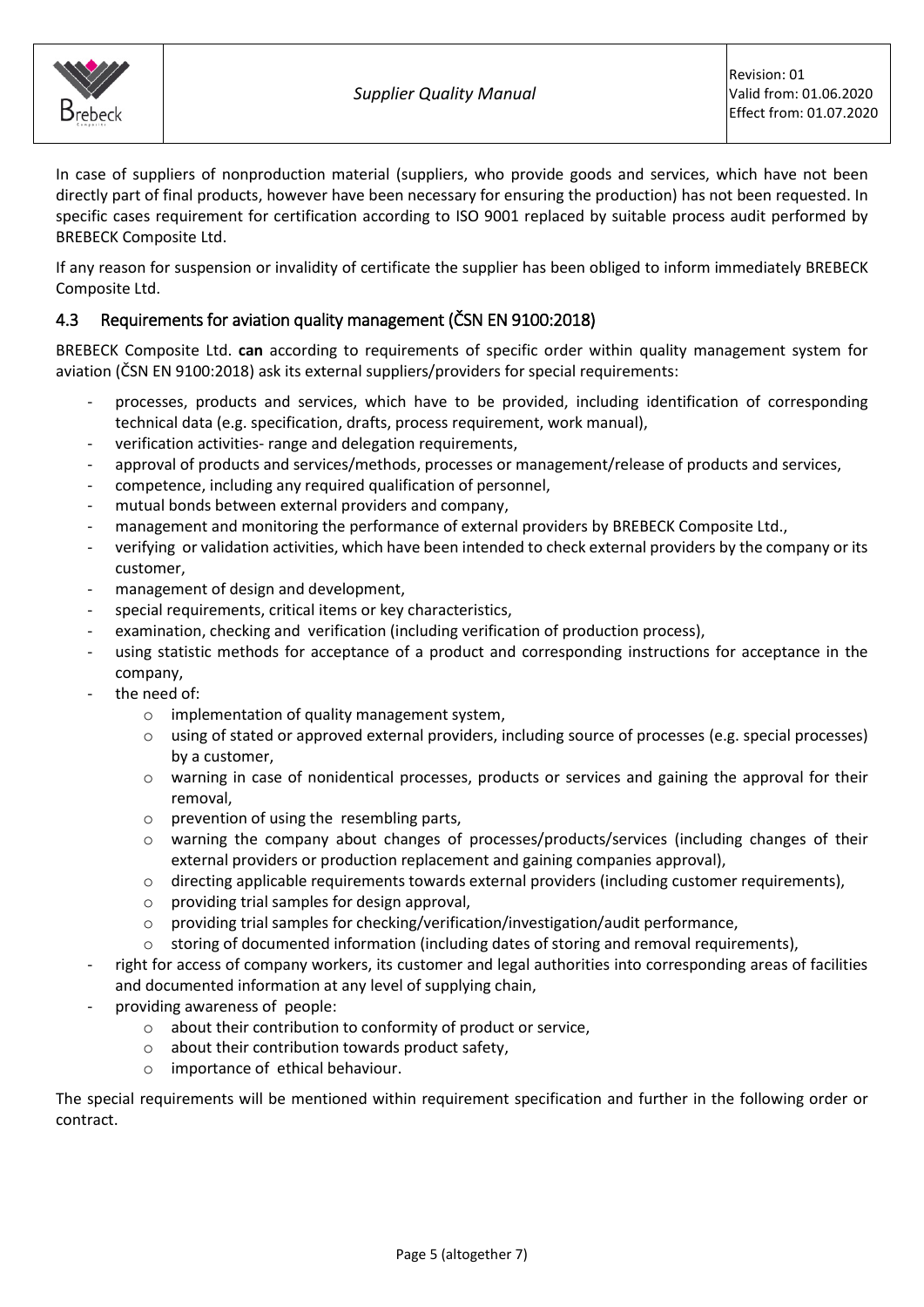

# <span id="page-5-0"></span>5 Supplier external audit

The supplier enables the system, process or product audit in adequate time intervals or in case of special impulse (e.g. quality deterioration). The supplier contracts to enable access to production, laboratory or warehouse areas for the purpose of checking the fulfilment of stated quality requirements by authorized auditors of BREBECK Composite Ltd.

Further, the supplier contracts to provide with information related to organizational arrangement, management and quality, safety and environment ensuring and answer all questions related to ensuring the quality demanded within audit. The audit date will be announced sufficiently in time by BREBECK Composite Ltd.

Provided on the basis of audit the request for corrective measures will be demanded, the supplier contracts to their implementation according to previously arranged timetable and documentation of efficiency of accepted measures.

# <span id="page-5-1"></span>6 Logistics, Packaging

Logistics has been inseparable quality component. The supplier has to ensure the packaging in such a way so in the course of storage and transportation no devaluation or quality lowering of supplied material would not occur. The supplier has been obliged to specify storage conditions, which means the way and conditions for storing not to harm the material in unappropriate way ( e.g. by oil). Supplied material has to be marked in concordance with purchase contract, bill of delivery and other corresponding documentation.

Provided that BREBECK Composite Ltd. specifies request for the way of packaging of supplied goods , the supplier has to observe the rules.

# <span id="page-5-2"></span>7 Complaints

Provided the supplied products have been damaged, the supplier has to be informed in a written way. The supplier forthwith accepts appropriate measures leading to expedited removal of damage on supplied products, minimalization of damage on the side of BREBECK Composite Ltd. and subsequent ensuring the requested quality of further supplies. The supplier agrees on the way of complaint solution with BREBECK Composite Ltd.

The supplier has been obliged to accept corrective measures, which prevent repetitive identical damage. The measures have been elaborated in the form of complaint form or "Difference management -8D REPORT" form for aviation customers. The form is then sent to BREBECK Composite Ltd. and assessed.

# <span id="page-5-3"></span>8 Supplier evaluation

Supplier evaluation has been performed minimum once in 3 months ( after every order for aviation customers) according to internal procedure of BREBECK Composite Ltd. with regard to the following criteria:

- a) Supply fulfilment criterion
- Subcriterion Deadline fulfilment
- Subcriterion Price
- b) Negotiation level criterion
- Subcriterion Offers and orders confirmation
- Subcriterion Feedback
- c) Quality department criterion
- Subcriterion Supply quality and following requirements for legal rules and other requirements (obligatory duties) in EMS
- Subcriterion Percentage of complaint parts

Results of evaluation have been sent to a supplier or discussed at business negotiation. The supplier has been obliged to send statement towards stated evaluation in a written way.